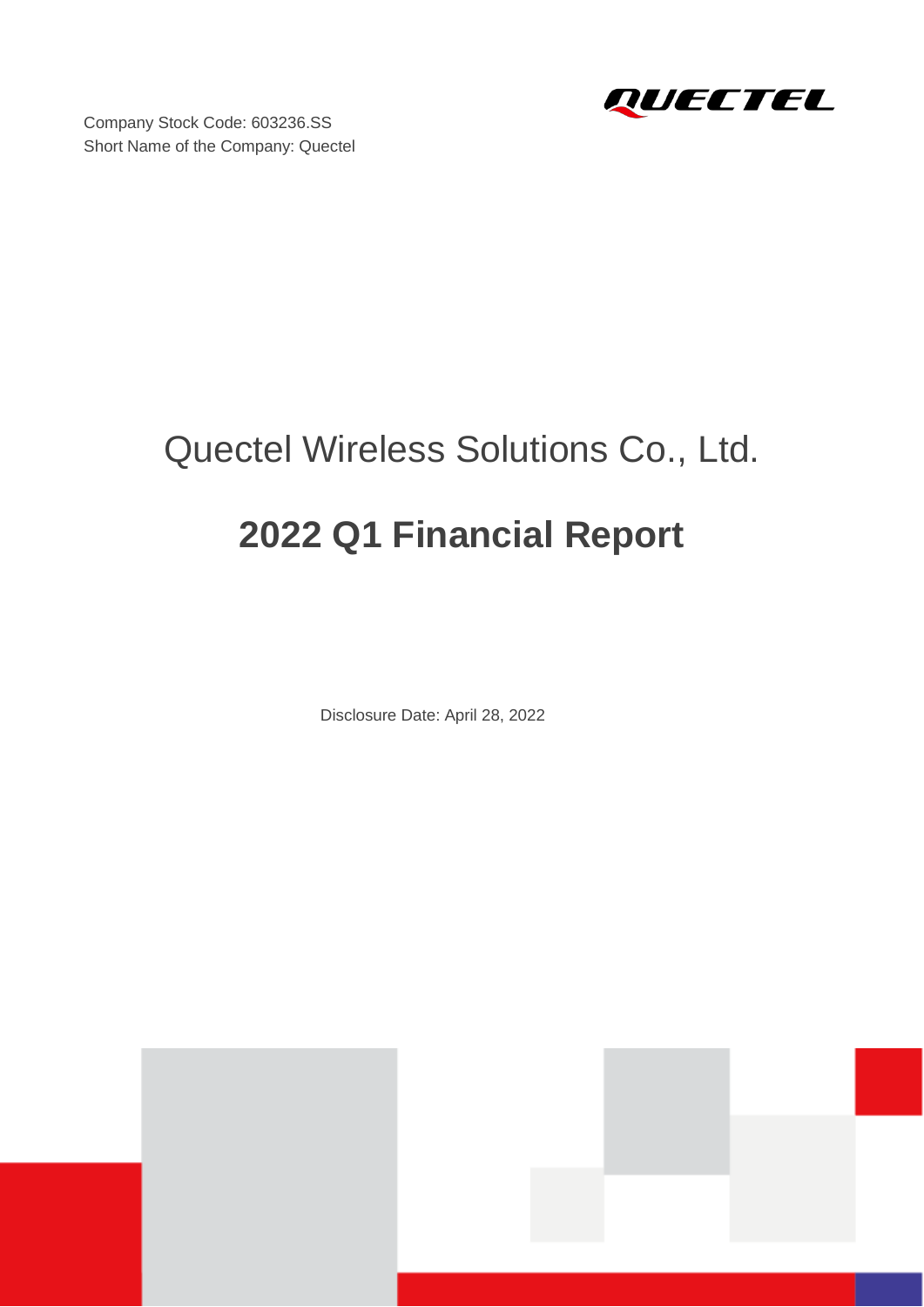

<span id="page-1-0"></span>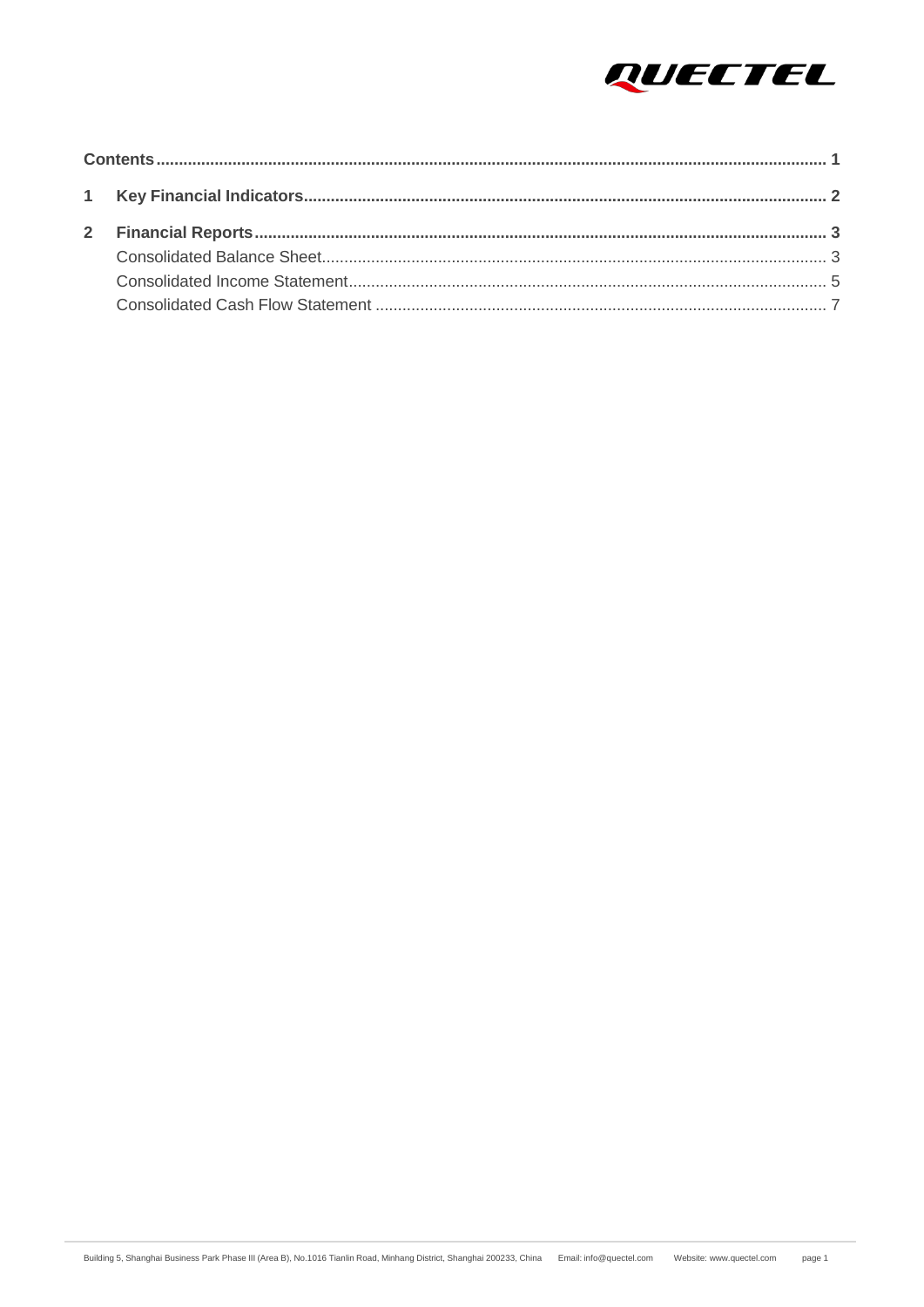

#### <span id="page-2-0"></span>**1 Key Financial Indicators**

Unit: Yuan Currency: RMB

|                                                                                                         | January-March 2022                |                |                  | <b>Fluctuation (%)</b>       |
|---------------------------------------------------------------------------------------------------------|-----------------------------------|----------------|------------------|------------------------------|
| Revenues                                                                                                | 3,057,769,876.70                  |                |                  | 64.74                        |
| Net profits attributable to<br>shareholders of the Company                                              | 123,612,243.93                    |                |                  | 104.25                       |
| Net profits attributable to<br>shareholders of the Company<br>excluding non-recurring profit or<br>loss | 105,853,712.66                    |                |                  | 111.35                       |
| Net cash flow from operating<br>activities                                                              |                                   | -15,681,469.53 |                  | N/A                          |
| Basic earnings per share<br>(Yuan/share)                                                                |                                   | 0.85           |                  | 51.79                        |
| Diluted earnings per share<br>(Yuan/share)                                                              |                                   | 0.85           |                  | 51.79                        |
| Weighted average ROE (%)                                                                                |                                   | 3.78           |                  | Up by 1.10 percentage        |
|                                                                                                         | End of<br><b>Reporting Period</b> |                | End of last year | <b>Fluctuation</b><br>$(\%)$ |
| <b>Total assets</b>                                                                                     | 8,741,878,707.29                  |                | 8,140,021,182.48 | 7.39                         |
| Net assets attributable to<br>shareholders of the Company                                               | 3,331,610,074.98                  |                | 3,208,461,512.18 | 3.84                         |

# **Non-recurring profit or loss items:**

Unit: Yuan Currency: RMB

| <b>Item</b>                                                                                                                                                                                                                                                   | <b>Amount of this Reporting Period</b> |
|---------------------------------------------------------------------------------------------------------------------------------------------------------------------------------------------------------------------------------------------------------------|----------------------------------------|
| Gain or loss on disposal of non-current assets                                                                                                                                                                                                                | 346,181.68                             |
| Government subsidies counted into the current profit and loss,<br>excluding ones that are closely related to the normal operation of<br>the company and gained continuously at a fixed amount or<br>quantity according to certain standards of state policies | 21,048,166.68                          |
| Other non-operating incomes and expenditures apart from items<br>listed above                                                                                                                                                                                 | $-150,461.14$                          |
| Other profit and loss items that meet the definition of non-recurring<br>profit and loss                                                                                                                                                                      | 15,333.86                              |
| Impact of income tax                                                                                                                                                                                                                                          | 3,500,689.81                           |
| Total                                                                                                                                                                                                                                                         | 17,758,531.27                          |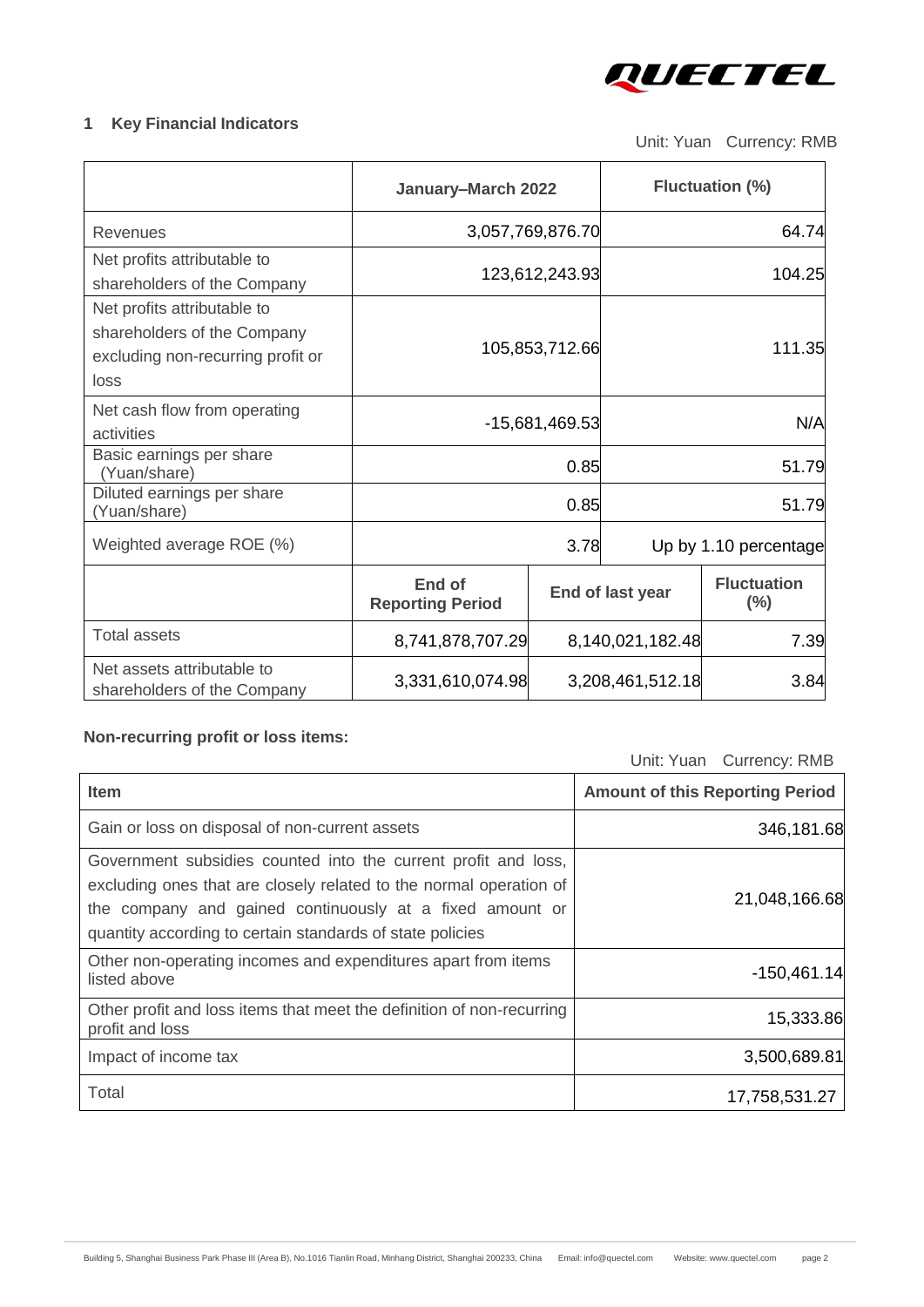

#### <span id="page-3-0"></span>**2 Financial Reports**

#### <span id="page-3-1"></span>**Consolidated Balance Sheet**

Mar. 31, 2022

Name of enterprise: Quectel Wireless Solutions Co., Ltd.

| <b>Items</b><br><b>Current Assets:</b> | Mar. 31, 2022    | Dec. 31, 2021    |
|----------------------------------------|------------------|------------------|
|                                        |                  |                  |
|                                        |                  |                  |
| Cash and bank balances                 | 1,249,534,827.98 | 1,133,108,786.50 |
| Notes receivable                       | 414,946,670.82   | 370,754,212.89   |
| Accounts receivable                    | 1,565,258,934.76 | 1,573,978,551.39 |
| Accounts receivable financing          | 262,284,657.25   | 184,607,663.43   |
| Prepayments                            | 102,816,653.22   | 121,334,307.70   |
| Other receivables                      | 164,666,649.44   | 127,835,091.95   |
| Inventories                            | 2,957,352,766.39 | 2,698,770,780.18 |
| Other current asset                    | 455,475,868.37   | 384,601,592.37   |
| <b>Total current assets</b>            | 7,172,337,028.23 | 6,594,990,986.41 |
| <b>Non-current Assets:</b>             |                  |                  |
| Long-term equity investment            | 44,288,994.16    | 44,453,625.28    |
| Other equity instrument investment     | 59,999,973.00    | 30,000,000.00    |
| <b>Fixed assets</b>                    | 1,172,870,433.91 | 1,136,407,407.14 |
| Construction in process                | 4,541,498.70     | 30,356,163.46    |
| Right-of-use assets                    | 43,993,401.96    | 45,004,186.49    |
| Intangible assets                      | 114,371,493.19   | 118,341,358.58   |
| Long-term deferred expenses            | 62,340,266.90    | 67,877,889.01    |
| Deferred tax assets                    | 13,716,306.69    | 12,940,646.16    |
| Other non-current assets               | 53,419,310.55    | 59,648,919.95    |
| <b>Total non-current assets</b>        | 1,569,541,679.06 | 1,545,030,196.07 |
| <b>Total assets</b>                    | 8,741,878,707.29 | 8,140,021,182.48 |
| <b>Current Liabilities:</b>            |                  |                  |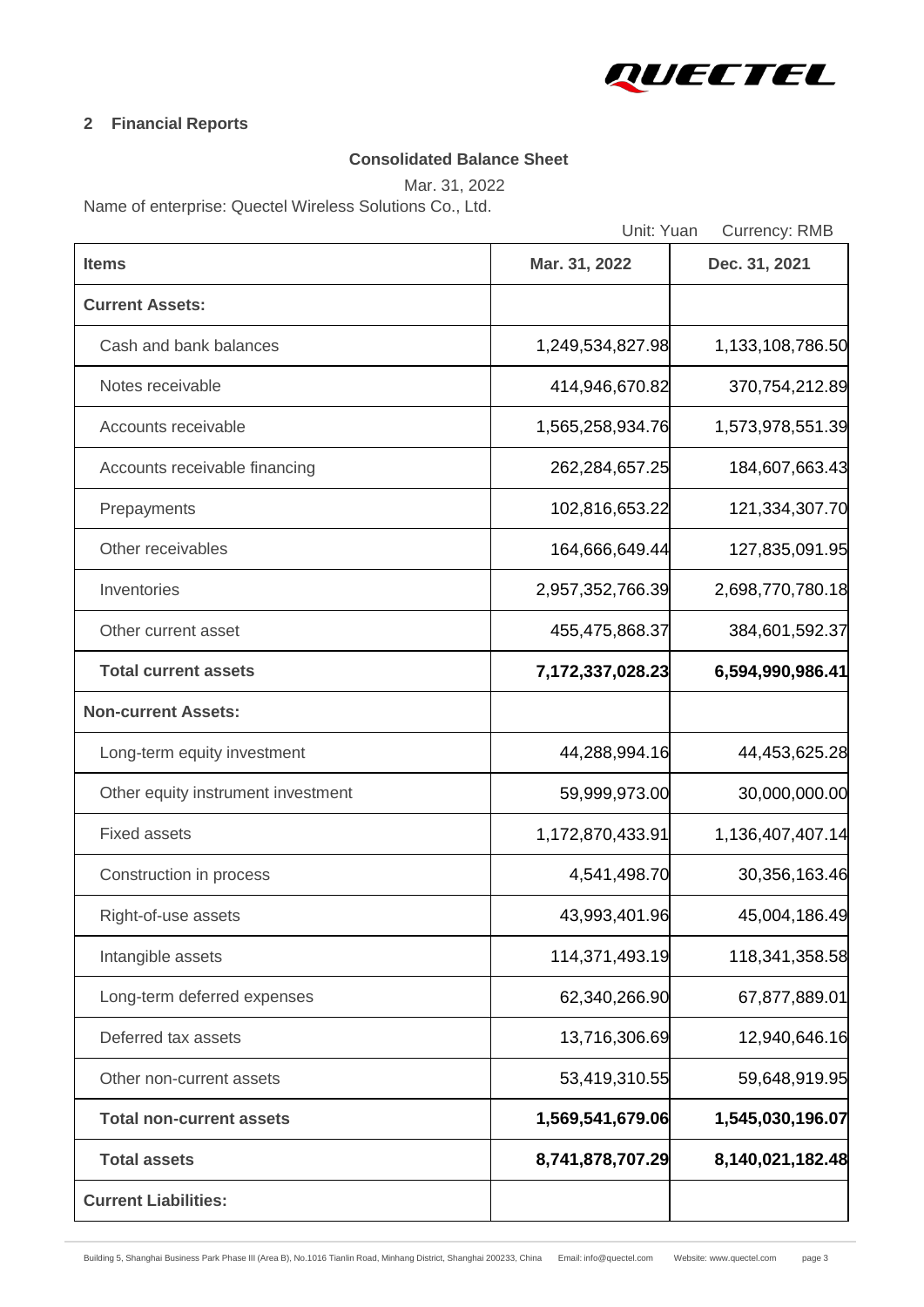

| Short-term borrowings                                         | 1,610,283,373.51 | 1,668,978,745.82 |
|---------------------------------------------------------------|------------------|------------------|
| Notes payable                                                 | 417,607,786.35   | 566,043,022.98   |
| Account payable                                               | 2,401,883,599.66 | 1,694,648,497.91 |
| <b>Contract liability</b>                                     | 168,025,286.29   | 88,013,887.95    |
| Employee salaries payable                                     | 171,842,439.62   | 278,719,156.38   |
| Taxes payable                                                 | 4,228,094.05     | 16,918,241.94    |
| Other payables                                                | 6,964,538.08     | 5,809,834.20     |
| Non-current liabilities that will come due within one<br>year | 26,566,381.05    | 29,271,565.01    |
| Other current liabilities                                     | 308,056,975.43   | 286,902,785.88   |
| <b>Total current liabilities</b>                              | 5,115,458,474.04 | 4,635,305,738.07 |
| <b>Non-current Liabilities:</b>                               |                  |                  |
| Long-term borrowings                                          | 232,560,000.00   | 232,560,000.00   |
| Lease liabilities                                             | 30,467,104.41    | 31,326,660.45    |
| Deferred revenue                                              | 30,412,252.64    | 31,528,158.56    |
| <b>Total Non-current liabilities</b>                          | 293,439,357.05   | 295,414,819.01   |
| <b>Total liabilities</b>                                      | 5,408,897,831.09 | 4,930,720,557.08 |
| <b>Shareholders' equity</b>                                   |                  |                  |
| Share capital                                                 | 145,370,828.00   | 145,370,828.00   |
| Capital reserve                                               | 2,198,602,119.37 | 2,196,234,767.20 |
| Other comprehensive income                                    | $-35,645,460.36$ | $-31,491,318.70$ |
| Surplus reserve                                               | 87,893,859.52    | 87,893,859.52    |
| Retained earnings                                             | 935,388,728.45   | 810,453,376.16   |
| Total equity attributable to parent company                   | 3,331,610,074.98 | 3,208,461,512.18 |
| <b>Minority shareholders' equity</b>                          | 1,370,801.22     | 839,113.22       |
|                                                               |                  |                  |
| <b>Total shareholders' equity</b>                             | 3,332,980,876.20 | 3,209,300,625.40 |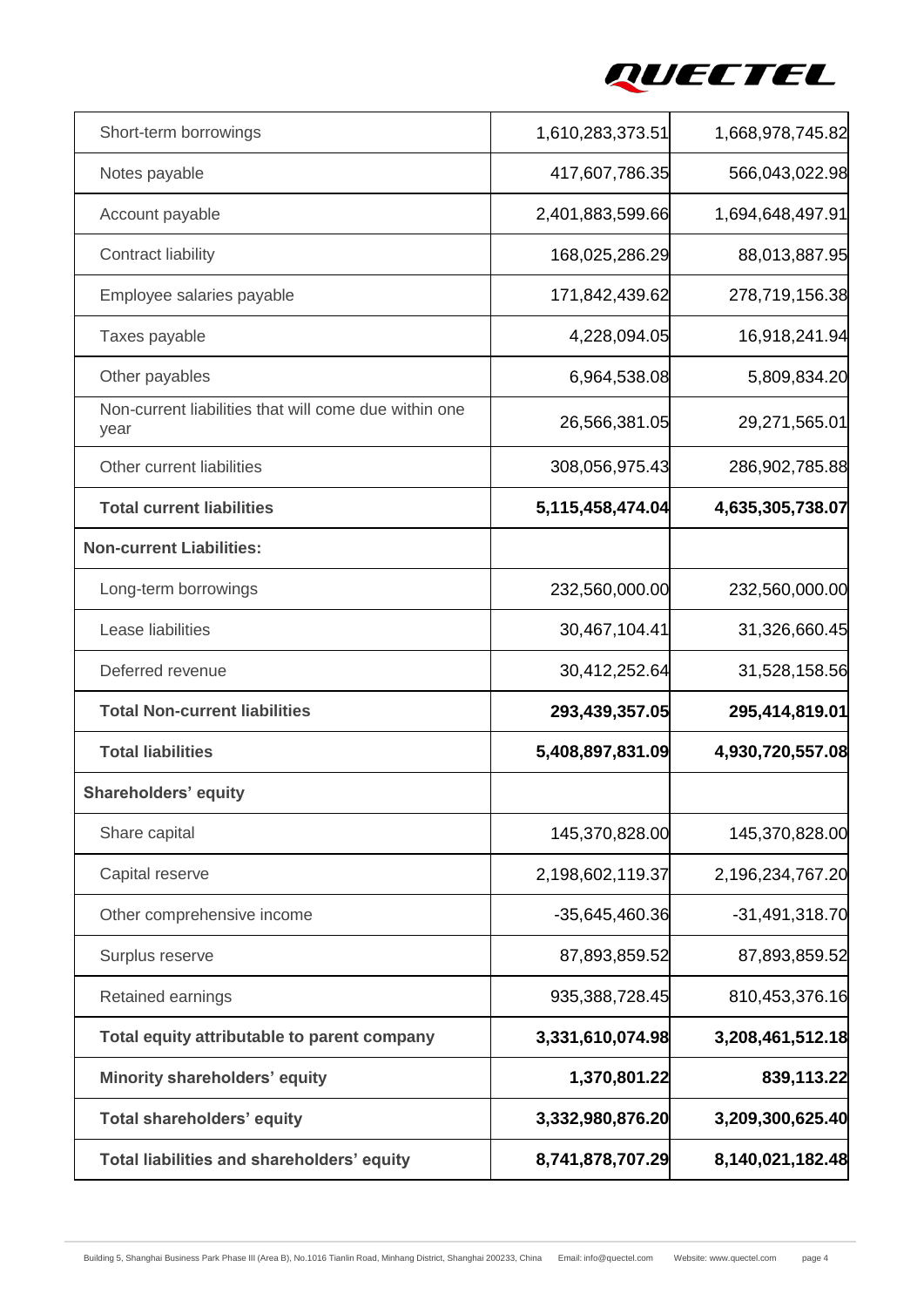

### **Consolidated Income Statement**

Jan. to Mar. 2022

<span id="page-5-0"></span>

|                                                                       | Unit: Yuan       | <b>Currency: RMB</b> |
|-----------------------------------------------------------------------|------------------|----------------------|
| <b>Item</b>                                                           | 2022 Q1          | 2021 Q1              |
| I. Revenue                                                            | 3,057,769,876.70 | 1,856,151,534.38     |
| Including: Operating revenue                                          | 3,057,769,876.70 | 1,856,151,534.38     |
| II. Total operating costs                                             | 2,954,282,373.62 | 1,800,167,176.81     |
| Including:<br>Costs of sales                                          | 2,501,472,976.74 | 1,496,345,287.65     |
| Taxes and surcharges                                                  | 4,770,807.23     | 1,723,345.02         |
| Selling expenses                                                      | 108,781,305.77   | 54,378,550.86        |
| Administrative expenses                                               | 60,379,493.90    | 44,776,860.05        |
| Research and development<br>expenses                                  | 275,662,855.83   | 199,515,389.88       |
| Finance expenses                                                      | 3,214,934.15     | 3,427,743.35         |
| Including: Interest expenses                                          | 6,598,882.73     | 4,635,422.97         |
| Interest income                                                       | 651,927.26       | 1,054,941.05         |
| Add:<br>Other income                                                  | 21,063,500.54    | 12,864,836.48        |
| Investment income<br>(loss expressed with "-")                        | $-114,631.12$    | -15,522,646.17       |
| Including: Investment income<br>from associates and joint<br>ventures | $-114,631.12$    | $-269,975.65$        |
| Fair value gains<br>(loss expressed with "-")                         |                  | 14,495,807.24        |
| <b>Credit impairment losses</b><br>(loss expressed with "-")          | $-403,881.06$    | $-2,917,492.08$      |
| Asset impairment losses<br>(loss expressed with "-")                  | $-1,235,720.48$  | $-321,614.65$        |
| Gains/loss on asset disposal<br>(loss expressed with "-")             | 346,181.68       | $-1,283.63$          |
| III. Operating profit (loss expressed with<br>"-")                    | 123,142,952.64   | 64,581,964.76        |
| Add: Non-operating income                                             | 668,761.21       | 645,293.05           |
| Subtract: Non-operating expenses                                      | 819,222.35       |                      |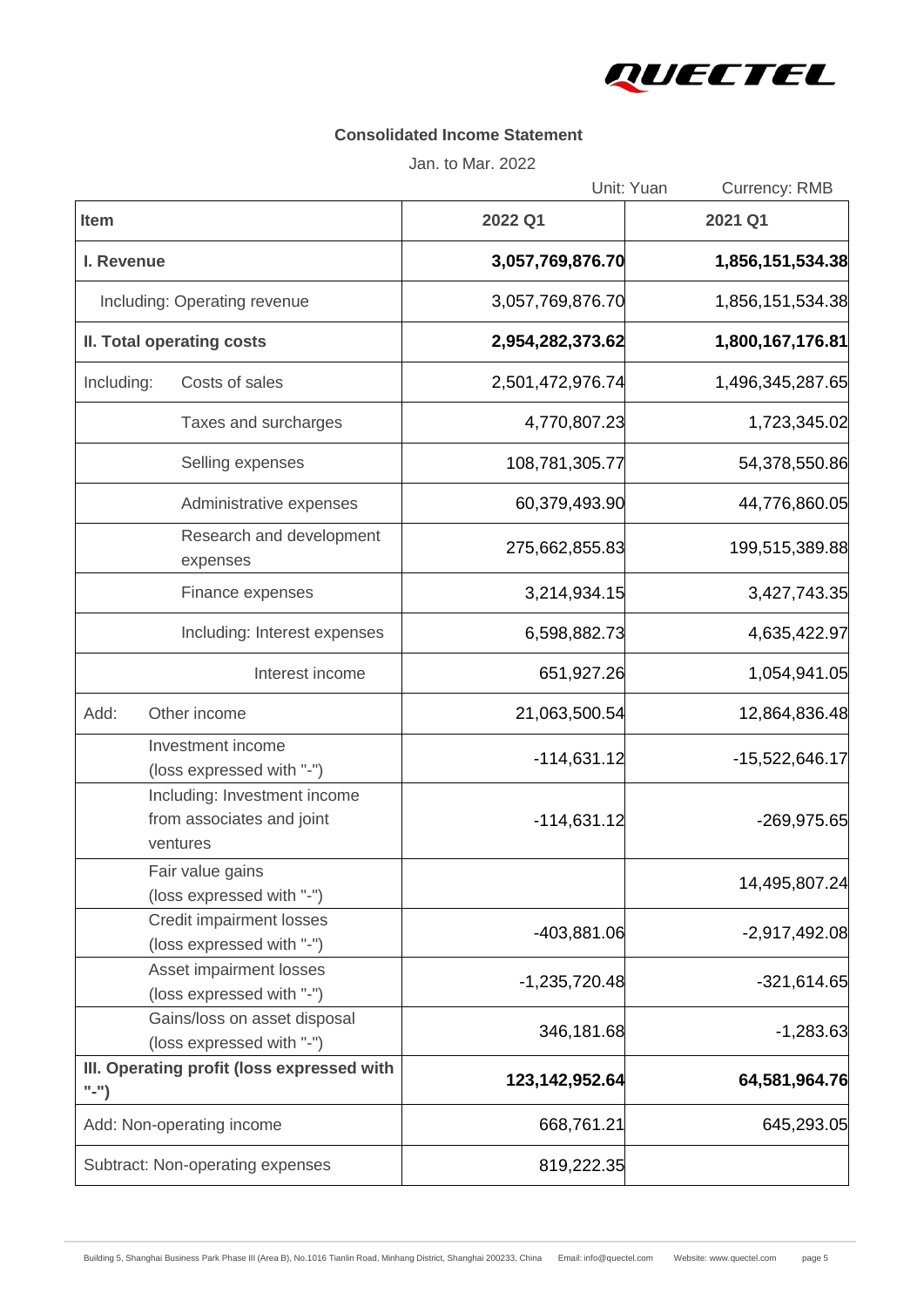

| IV. Total profit (loss expressed with "-")                                                          | 122,992,491.50    | 65,227,257.81 |
|-----------------------------------------------------------------------------------------------------|-------------------|---------------|
| Subtract: Income tax expenses                                                                       | -775,660.53       | 4,706,712.09  |
| V. Net profit (loss expressed with "-")                                                             | 123,768,152.03    | 60,520,545.72 |
| A. Classified by business continuity                                                                |                   |               |
| Net profit from continuing operations                                                               | 123,768,152.03    | 60,520,545.72 |
| (loss expressed with "-")                                                                           |                   |               |
| B. Classified by attribution of the ownership                                                       |                   |               |
| Net profit attributable to shareholders<br>of the parent company (loss expressed<br>with $"$ -" $)$ | 123,612,243.93    | 60,520,545.72 |
| <b>Minority Shareholders' Interest (loss</b><br>expressed with "-")                                 | 155,908.10        |               |
| VI. Other comprehensive income (net of<br>tax)                                                      | $-4,154,141.66$   | 1,365,502.51  |
| A. Other net comprehensive incomes<br>attributable to owners of the<br><b>Parent Company</b>        | $-4,154,141.66$   | 1,365,502.51  |
| 1. Other comprehensive income to be<br>reclassified into profit or loss                             | $-4, 154, 141.66$ | 1,365,502.51  |
| (1) Foreign currency exchange<br>reserves                                                           | $-4, 154, 141.66$ | 1,365,502.51  |
| <b>VII. Total comprehensive income</b>                                                              | 119,614,010.37    | 61,886,048.23 |
| A. Total comprehensive income<br>attributable to owners of the parent<br>company                    | 119,458,102.27    | 61,886,048.23 |
| B. Total comprehensive income<br>attributable to the minority<br>shareholders                       | 155,908.10        |               |
| <b>VIII. Earnings per share</b>                                                                     |                   |               |
| A. Basic earnings per share<br>(Yuan/share)                                                         | 0.85              | 0.56          |
| <b>B. Diluted earnings per share</b><br>(Yuan/share)                                                | 0.85              | 0.56          |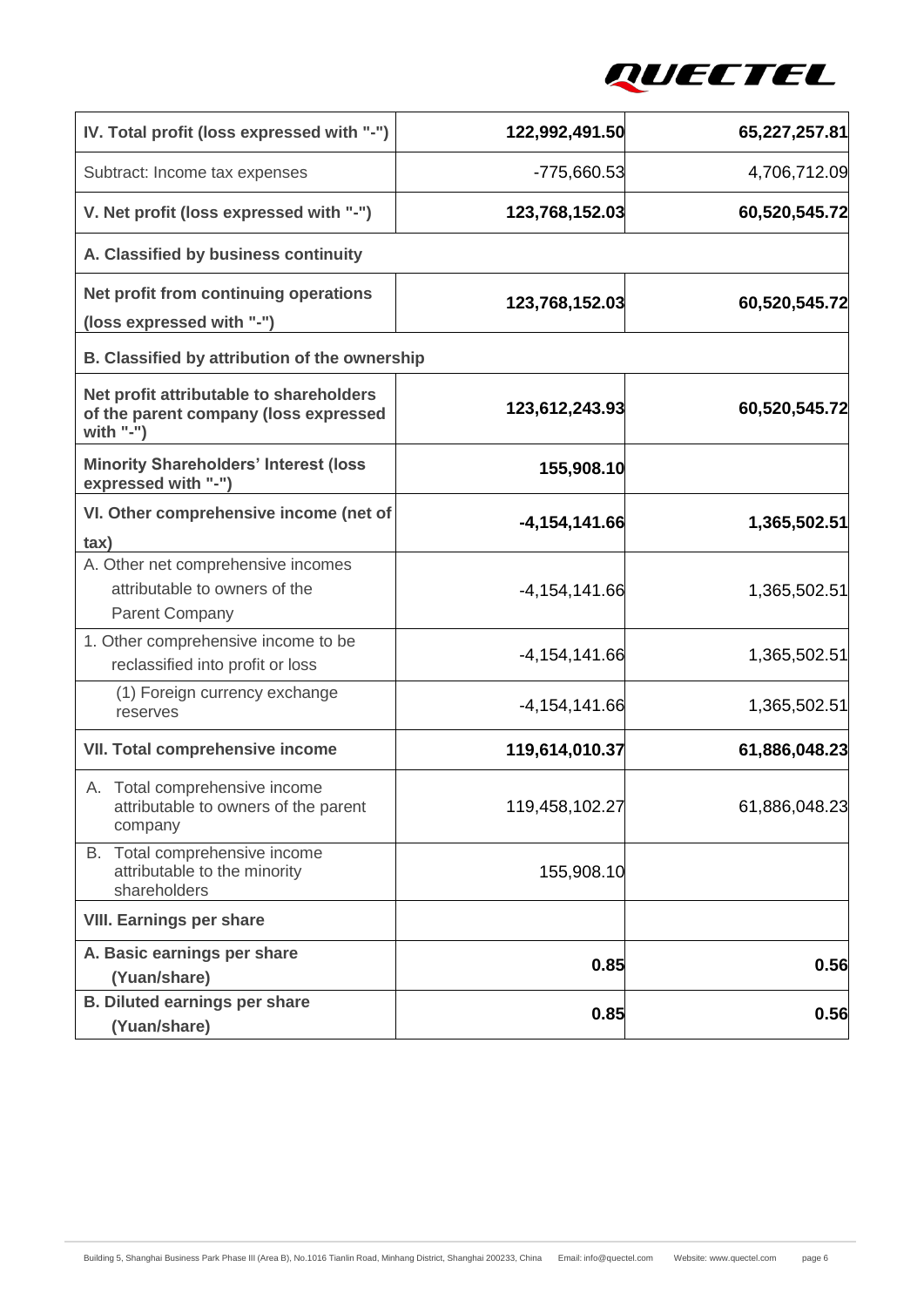

## **Consolidated Cash Flow Statement**

Jan. to Mar. 2022

<span id="page-7-0"></span>

|                                                                                                                  | Unit: Yuan       | <b>Currency: RMB</b> |
|------------------------------------------------------------------------------------------------------------------|------------------|----------------------|
| <b>Item</b>                                                                                                      | 2022 Q1          | 2021 Q1              |
| I. Cash flows from operating activities                                                                          |                  |                      |
| Cash received from sales of goods or rendering<br>of services                                                    | 3,362,573,253.48 | 1,663,742,908.11     |
| Refunds of taxes                                                                                                 | 191,995,599.94   | 130,460,691.47       |
| Cash received from other operating activities                                                                    | 22,454,260.79    | 19,565,070.58        |
| Sub-total of cash inflows from operating<br>activities                                                           | 3,577,023,114.21 | 1,813,768,670.16     |
| Cash paid for goods and services                                                                                 | 2,976,067,711.38 | 1,656,588,073.97     |
| Cash paid to and on behalf of employees                                                                          | 471,586,998.78   | 338,302,370.03       |
| Cash paid for all types of taxes                                                                                 | 22,382,054.45    | 8,278,629.96         |
| Cash paid for other operating activities                                                                         | 122,667,819.13   | 71,387,534.51        |
| Sub-total of cash outflows from operating<br>activities                                                          | 3,592,704,583.74 | 2,074,556,608.47     |
| Net cash flows from operating activities                                                                         | -15,681,469.53   | -260,787,938.31      |
| II. Cash flows from investing activities                                                                         |                  |                      |
| Net cash received from the disposal of fixed<br>assets, intangible assets and other long-term<br>assets          |                  | 3,340.00             |
| Sub-total of cash inflows from investing<br>activities                                                           |                  | 3,340.00             |
| Cash paid for the purchase and construction of<br>fixed assets, intangible assets and other long-<br>term assets | 54,890,012.12    | 72,090,577.42        |
| Cash paid for the acquisition of investment                                                                      | 29,999,973.00    |                      |
| Sub-total of cash outflows from investing<br>activities                                                          | 84,889,985.12    | 72,090,577.42        |
| Net cash flows from investing activities                                                                         | -84,889,985.12   | -72,087,237.42       |